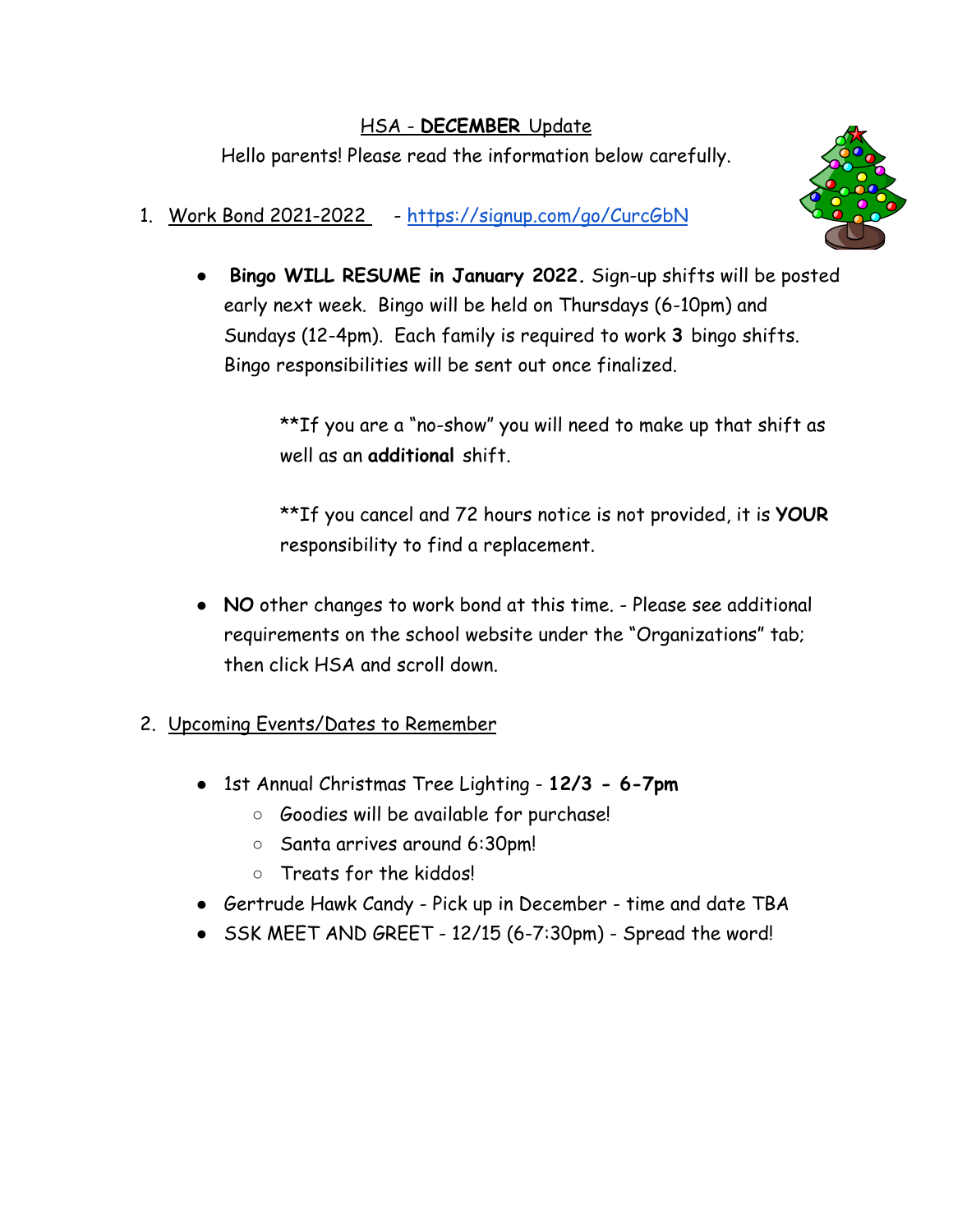- CALENDAR RAFFLES ON SALE now **mandatory work bond purchase**
	- \$20 each ticket (26 chances to win \$100/week from January thru June).
	- Tickets will be on sale the following dates:
		- Christmas Bazaar (11-5pm)
		- Up thru 12/29 parish office (call for hours)
		- New Year's Day BINGO (1/1/22 doors open at 12pm) \*NO LATE TICKET SALES WILL BE APPLIED TO YOUR WORK BOND\*
- New Fundraiser ALERT "A Bag for All Seasons"
	- \$25/ticket (12 chances to win a beautiful designer bag)
	- Contact Gina Rispoli (732-277-2552) for tickets
	- On sale at the Bazaar
- Discount Cards
	- \$20 each card
	- OPTIONAL
	- On sale at the Bazaar or through Stacey McGrane

## **\*\*IMPORTANT\*\***

Please note that we need help with every single event we run throughout the ENTIRE YEAR! Do NOT wait until the last minute to sign up for events… NO exceptions will be made this year for workbond. If you don't fulfill your requirements, a penalty of \$750 will apply.

If you sign up for an event, please be **100**% certain you can fulfill your shift! We put a lot of work into planning events and scheduling people and cannot accommodate last minute cancellations. If 72 hours notice is not given or you are a "no-show," an ADDITIONAL "other" shift will be added to your work bond obligation. Thank you for understanding.

Please reach out to any member of the HSA with questions! Our names and emails can be found under the school website.

Due to Covid-19, events and work bond obligations are subject to change. Ample notice will be given when changes are made.